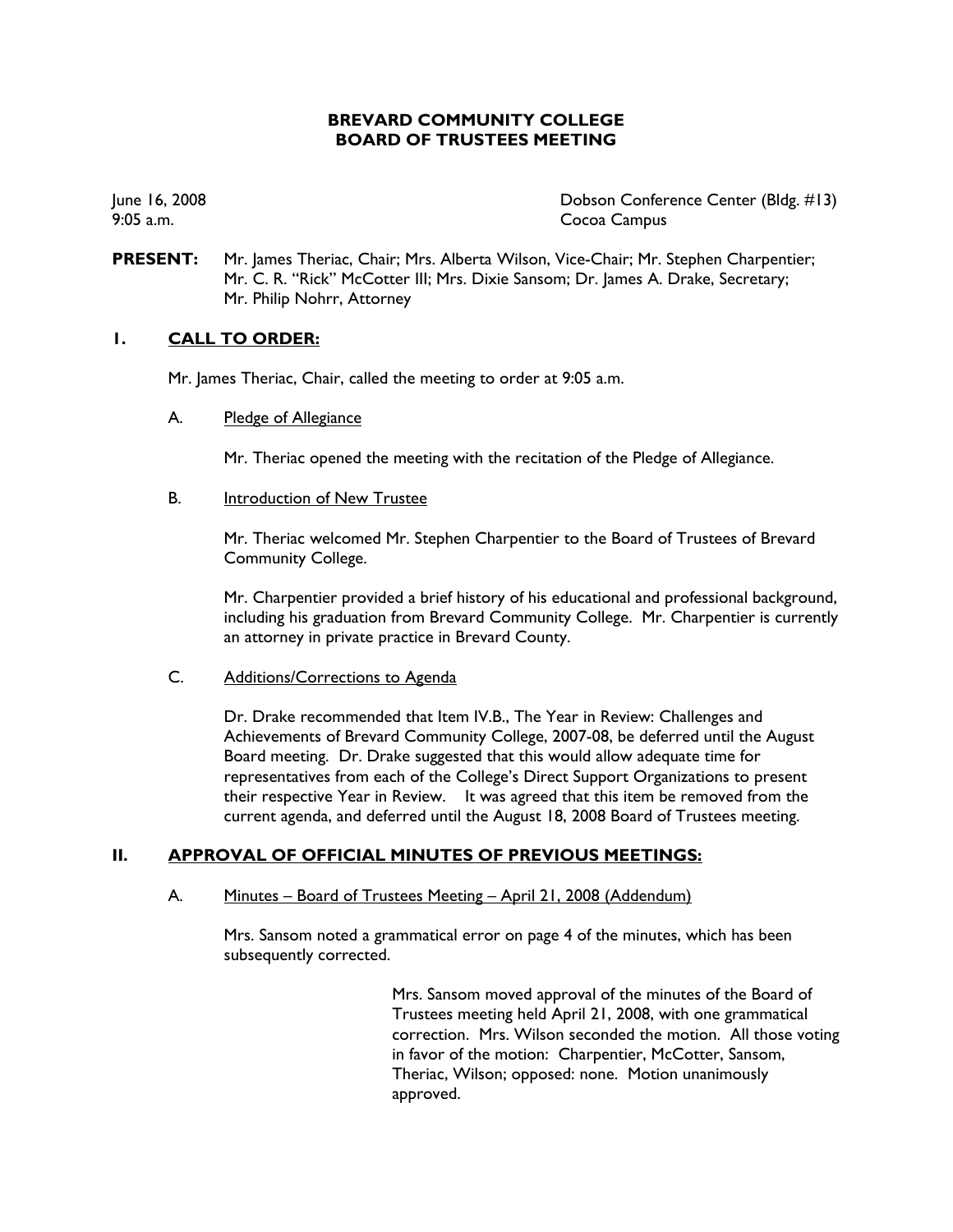# **III. PUBLIC COMMENTS:**

Immediately prior to the meeting being brought to order by the Chair, Mr. Edward Destler, an employee of the College, requested permission in writing to address the Board concerning his assessment and concerns about the College's recent decision to discontinue underwriting at WBCC-TV. Upon the Chair's approval, Mr. Destler was accorded five minutes (as stated on the agenda of each Board of Trustees meeting) in which to express his viewpoints. Mr. Destler provided a brief history of underwriting at WBCC according to his records and recollections, and expressed his firm belief in the financial advantages that underwriting yielded for the College. He also expressed his personal views regarding the negative impact of discontinuing the practice of underwriting. Furthermore, he made reference to additional concerns that he perceived in regard to recent actions on the part of the College administration. At the conclusion of Mr. Destler's presentation, Mr. Theriac asked the Board members whether they had any questions for Mr. Destler. Hearing none, Mr. Theriac thanked Mr. Destler for expressing his viewpoints.

# **IV. PRESENTATIONS:**

# A. Recognition of Phi Theta Kappa Students

This presentation was delayed while awaiting the arrival of additional students. Dr. Drake subsequently introduced members of the All-USA Academic Team, including Mr. Von Regan Davis, the recipient of the President's Cup Award. A video of Mr. Davis' speech at the spring graduation was shown in which Mr. Davis shared the challenges he faced in achieving his goals and expressed deep appreciation for his family, as well as the students, faculty and staff at BCC. Dr. Drake thanked Mr. Davis for sharing his experience with us. Mrs. Sansom expressed appreciation for this reminder that the principal purpose of the College is to serve the students.

# **V. CONSENT AGENDA:**

- A. Approval of May Monthly Summary of Income and Expenditures (Addendum)
- B. Approval of FY 2008-09 Capital Outlay Budget (Addendum)
- C. Approval of FY 2008-09 DSO Operating Budget (Addendum)
- D. Approval of Guaranteed Maximum Price, Building 6 Roof, Melbourne Campus (Addendum)
- E. Approval of Facilities Naming Proposal, BCC Golf Teaching Facility
- F. Approval of Police Testing Center By Laws, including Proposed Budget and Fee Schedule (Addendum)
- G. Approval of 2007-08 Annual Equity Plan (Addendum)

Mrs. Wilson moved approval of Consent Agenda items A, B, C, D, E, F and G. Mrs. Sansom seconded the motion. All those voting in favor of the motion: Charpentier, McCotter, Richey, Sansom, Theriac, Wilson; opposed: none. Motion unanimously approved.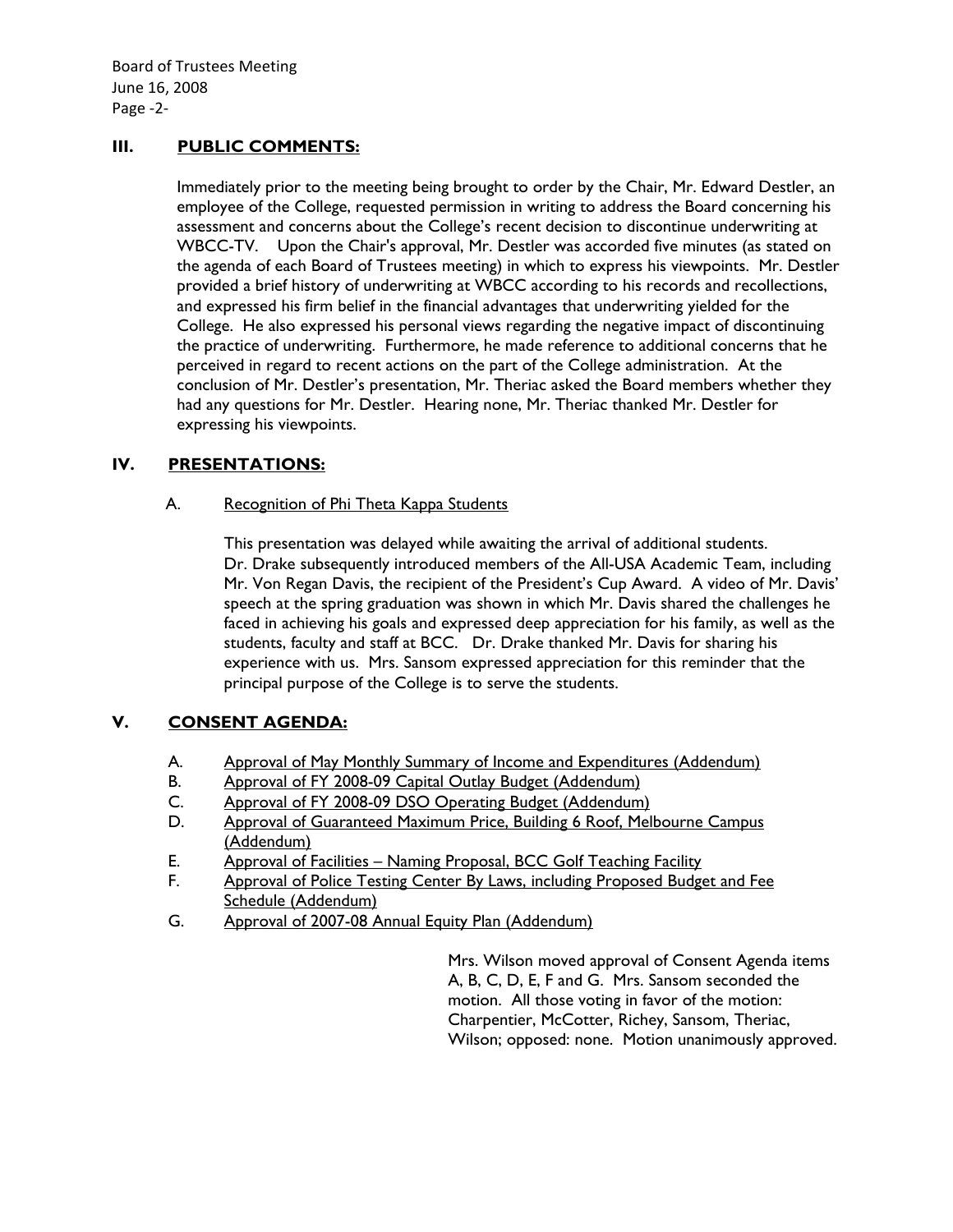Board of Trustees Meeting June 16, 2008 Page ‐3‐

# **V1. CONSTRUCTION AND DEVELOPMENT:**

None.

### **VII. OLD BUSINESS:**

#### A. Report on Pending Legal Actions (Addendum)

Mr. Nohrr reported no significant changes to pending legal actions that may pertain to the Board and its authority. Mr. Richey had no items to report regarding legal matters pertaining to the College, as delegated by statute to the President by the Board of Trustees.

#### B. Management of Direct Support Organization Investments for FY 2008-09

Dr. Drake introduced Mr. Nick Heldreth, current Chair of the Board for the King Center for the Performing Arts. Mr. Heldreth was invited to the Board meeting by Dr. Drake to discuss a matter of urgency regarding the investment consulting services for the endowment of the King Center.

Mr. Heldreth reported that the King Center's governing board was notified in May that Merrill-Lynch was withdrawing nationwide from providing investment consultation to clients whose funds are on deposit with Merrill-Lynch. Mr. Heldreth stated that according to the information he and other members of the King Center's Executive Committee had received, the federal Securities and Exchange Commission had issued a ruling requiring the separation of investment-management and investment-consulting services. In the meantime, as Mr. Heldreth explained, Mr. Troy Brown, the investment consultant with Merrill-Lynch, had notified the King Center Board that he was joining an independent firm, The Bogdahn Group, located in Winter Haven, and offered to continue to provide investment-consulting services to the College. The King Center Board also received a formal letter from Merrill-Lynch at that time, advising them that the firm's contract for the King Center would expire on June 2. Mr. Heldreth added that because the King Center Board members felt compelled to act quickly in order to protect the endowment's assets, the Board recommended that Mr. Brown continue to serve as the King Center's investment advisor for a specified period of time in order to maintain continuity and protect these assets. The King Center Board, with the assistance of Attorney Nohrr on behalf of the College, negotiated a short-term "bridge agreement" for Mr. Brown to serve as investment advisor for the King Center until a determination is made by the King Center Board, along with the Board of Trustees, regarding where the funds will be invested. Mr. Heldreth noted that the funds can remain with Merrill-Lynch at this time, but that Merrill-Lynch cannot also serve as the investment advisor for the endowment. Mr. Heldreth added that the terms of the bridge agreement clarify, and Mr. Brown understands, that the College may select a different investment advisor at the August Board meeting.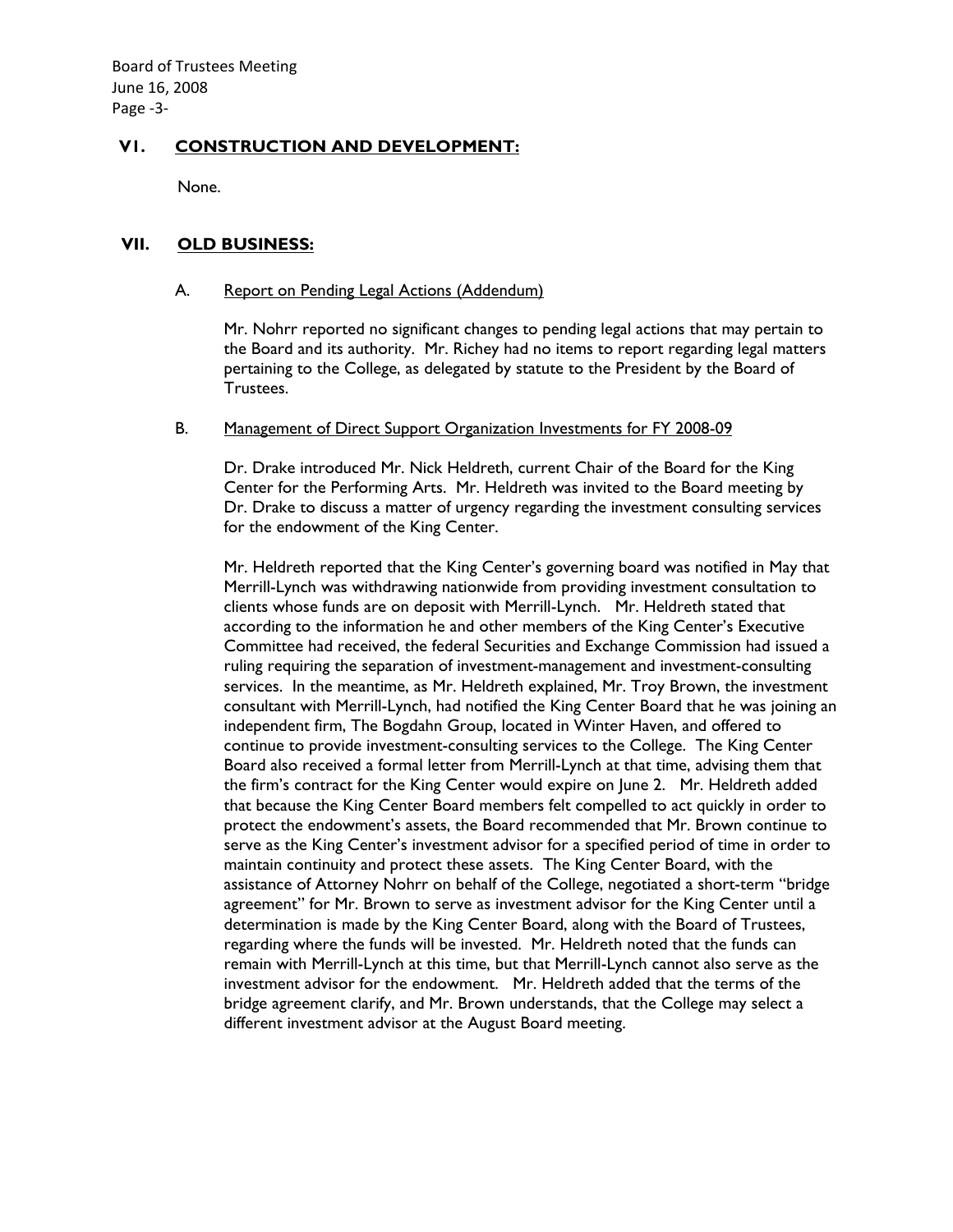Board of Trustees Meeting June 16, 2008 Page ‐4‐

> Mr. Theriac recommended that the funds remain at Merrill-Lynch until the Board of Trustees meeting in August. Mr. Heldreth noted that Mr. Brown will not have the authority to move the money, only to offer advice regarding the funds. Mr. Mark Cherry, Associate Vice President for Financial Services, confirmed this.

> In response to a question from Mr. Charpentier, Mr. Cherry provided clarification regarding the fund investments and the fees associated with their management. Mr. Cherry also assured the Board of Trustees that the College would not lose any opportunities by keeping the funds at Merrill-Lynch at this time.

Mrs. Sansom suggested that in order for the College's investments to be managed in one location, the King Center endowment funds should be transferred to a local firm such as Morgan Stanley, which manages most of the BCC Foundation funds. Mr. McCotter stated his preference for having the King Center endowment managed by a local firm, rather than one located outside the region. Mr. Theriac responded that at this time the College has the option to either keep the funds at Merrill-Lynch, or move the funds to Morgan-Stanley. Mr. Theriac noted that Morgan-Stanley is a local firm and has a good reputation and an established record of service to the College and the Foundation.

 Mrs. Wilson suggested waiting until the August meeting to make this decision. Dr. Drake clarified that Mr. Heldreth had been invited to this meeting at his request as President, and could neither have anticipated, expected, nor prepared for this matter to become an action item by the Board on this occasion. Mr. Heldreth added that members of the King Center Board may want to participate in this decision.

> Mrs. Wilson made a motion to table the discussion regarding the King Center investment funds until the next Board of Trustees meeting. Mr. Charpentier seconded the motion.

Dr. Drake clarified that according to parliamentary procedure, when a motion is made to table an item, and that motion is seconded, the motion to table must be voted upon and is not open to further discussion at that time. Mr. Charpentier suggested that the bridge agreement with Mr. Brown be addressed prior to discussing the investment funds.

> All those voting in favor of the motion: Charpentier, Wilson; opposed: McCotter, Sansom, Theriac. Motion failed.

Mrs. Sansom then made a motion to move the investment funds to Morgan-Stanley. Mr. Theriac seconded the motion for discussion purposes. In response to a question from Mr. Charpentier regarding fees involved, Mr. Cherry summarized the services Mr. Brown would provide until the August meeting. Mr. Brown's services would include monitoring the savings and loan  $(S & L)$  allocation to make sure that it remains in compliance with the King Center Board's investment policy, monitoring the performance of the fund majors, and monitoring the activity of these to ensure they remain in compliance. Mr. Cherry stated that Mr. Brown does not currently have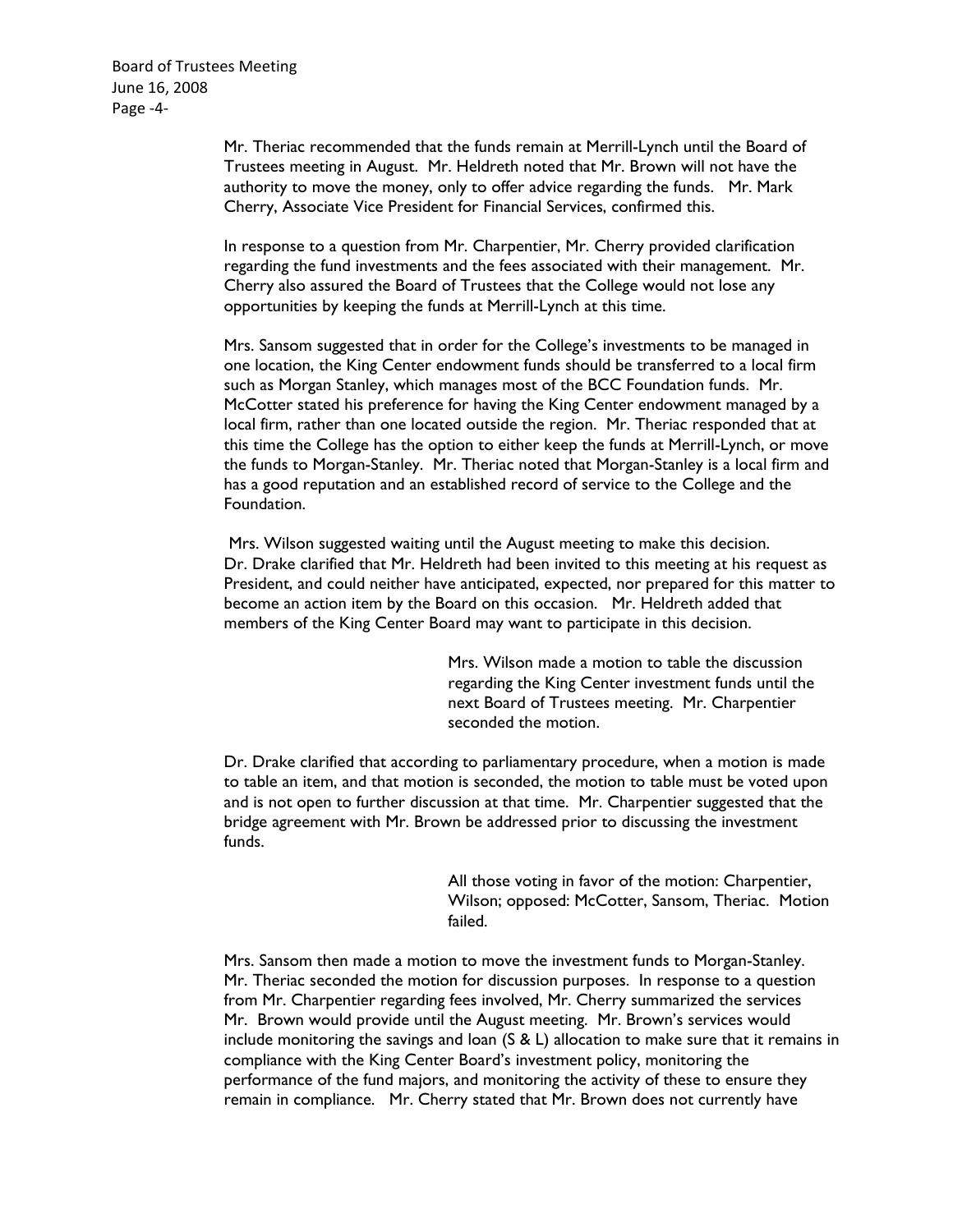Board of Trustees Meeting June 16, 2008 Page ‐5‐

> access to the investment funds, and will not have any authority regarding the recommended actions for these funds until the College authorizes Merrill-Lynch to provide that information. The cost of this service is \$17,500 per year, charged quarterly. Mr. Nohrr reported that the College will incur no cost if the agreement with Mr. Brown and The Bogdahn Group is terminated by the College. Mr. Nohrr further clarified that there will be no charge to the College for Mr. Brown's services through August 18. Mr. Heldreth stated that The Bogdahn Group hopes to preserve the opportunity for a long-term relationship with the College. Mr. Charpentier confirmed his understanding that there is no charge for Mr. Brown's services through August 18, and there is also no charge if the College chooses to opt out of the agreement with The Bogdahn Group at that time.

> Board members further discussed the possible advantages of moving the endowment. Mr. Theriac stated that there does not seem to be a great disparity in this type of investment fund, and the funds may be just as secure at Merrill-Lynch as they would be at Morgan Stanley. Mr. Theriac stated for local accessibility and oversight, his preference would be for the Morgan Stanley firm. Mrs. Sansom stated that Morgan Stanley has a long history with the College and the DSO's. Mr. McCotter added that he would like to support the local economy, and also prefers local access. Mrs. Wilson commented that her preference will be for the funds to be managed locally.

> Mr. Heldreth strongly recommended that the King Center Board be involved in this decision, and suggested that the College continue to build on the partnership that was initiated at the January Board of Trustees meeting. Board members agreed that there is no urgency to move the funds at this time. It was discussed that members of the appropriate committees of King Center Board may be invited to the August 18 Board of Trustees meeting to make recommendations and participate in this decision. Dr. Drake stated that the Board of Trustees is also expected to confirm the appointments of DSO officers and new DSO governing-board members. Mrs. Wilson stated that her preference would be for the investment of the funds to remain open for discussion until the August meeting in order to maintain a sense of partnership.

In response to a question from Mrs. Sansom, Mr. Nohrr reported that both the BCC Foundation and the King Center have adopted investment policies. Mr. Nohrr further discussed that most investment policies are approved by the Board of Trustees. Mr. Theriac assured Mr. Heldreth that the Board of Trustees is not trying to exclude the King Center Board from this decision. Mr. Charpentier clarified that there is no additional cost involved in leaving the funds at Merrill-Lynch at this time. Mrs. Sansom and Mr. Theriac agreed that the motion currently before the Board of Trustees is for the transfer of the funds prior to the August Board meeting.

Mr. Theriac further stated that the legal and functional purpose of Direct Support Organizations is to raise funds in support of the College, but that at the January Board meeting it became apparent that some of the DSO boards have differing views of these roles and purposes. Mr. Theriac added that at the direction of the Board of Trustees at that meeting, the College is researching ways to coalesce these different viewpoints in order to maximize fundraising for scholarships and other needs of the College, especially during this challenging fiscal year. Mr. Heldreth confirmed that as Dr. Drake had expressed, he [Mr. Heldreth] came to the meeting with the singular purpose of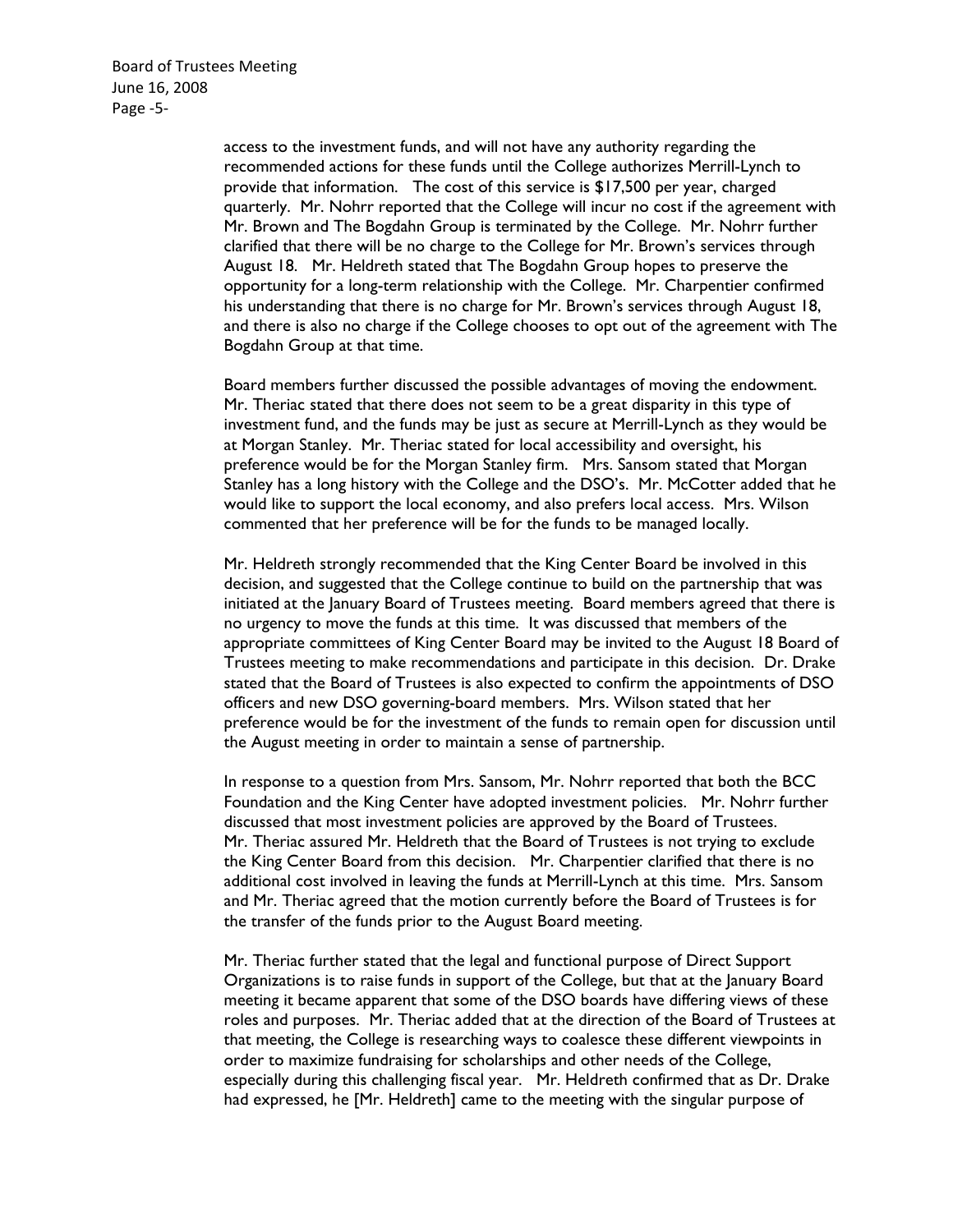Board of Trustees Meeting June 16, 2008 Page ‐6‐

> gaining the trustees' approval for the bridge agreement with The Bogdahn Group, and was not aware that relocating the endowment funds would become an action item during this meeting. Mr. Heldreth added, however, that he will comply with whatever the Board of Trustees determines to be best for the College.

Mr. Theriac then called the question.

All those voting in favor of the motion: Theriac, Sansom; opposed: Charpentier, McCotter, Wilson. Motion failed.

# **VIII. NEW BUSINESS:**

#### A. Approval of FY 2008-09 Operating Fund Budget (Addendum)

Attorney Richey, Internal Counsel, asked Mr. Cherry to present the operating fund budget for fiscal year 2008-09. Mr. Cherry discussed the three-page budget summary that was provided to Board members. Mr. Cherry highlighted key elements of the budget, including the significant reduction in state appropriations for the coming year. The College expects to make up for this reduction through increased enrollment projections, and a projected fee increase as approved by the Governor. Mr. Cherry further discussed the College's plan for increased instructional needs. The 2008-09 budget reflects the College's commitment to increasing services to current and prospective students by expanding funding for instruction, augmenting academic-support and advising services at all campuses, and supporting the proposed new BCC "Ten by Ten" initiative for the retraining of displaced aerospace workers during the transition from the Shuttle to the Constellation era. The proposed budget also reflects expenditures to meet projected enrollment increases, including ten new faculty positions, and takes into consideration data that links the role of full-time faculty in increasing student retention. This budget includes: an 8% increase in adjunct instructors and faculty overloads to meet course load requirements; fifteen new instructional and academic support positions; four new financial aid specialists; two new outreach and retention directors; a substantial increase for student-assistant positions (which includes an increase in the number of these positions as well as a cost of living increase for these students), and academic-support specialists, advisors and counselors to serve the needs of all BCC students. Expenses for cost of living increases are also reflected in the budget, including: a \$310,000 increase in fuel and energy costs; \$120,000 property and casualty insurance; \$950,000 faculty and staff cost of living adjustment; and \$2,700,000 for instruction-related and infrastructure equipment. The budget includes significant cost reductions as well, including an \$180,000 reduction in administrative travel; \$275,000 in administrative salaries as a result of the elimination and/or consolidation of administrative positions; and the continuing savings yielded by the College's energy saving initiatives. This budget also takes into consideration that state budget revenue may continue to decline for an extended period of time. The College plans to invest one-time funds of approximately \$570,000 for such vital professional services as Planned Giving, Major Gifts, additional support staff, and other "kick-start" initiatives to enable the BCC Foundation to dramatically increase private donations.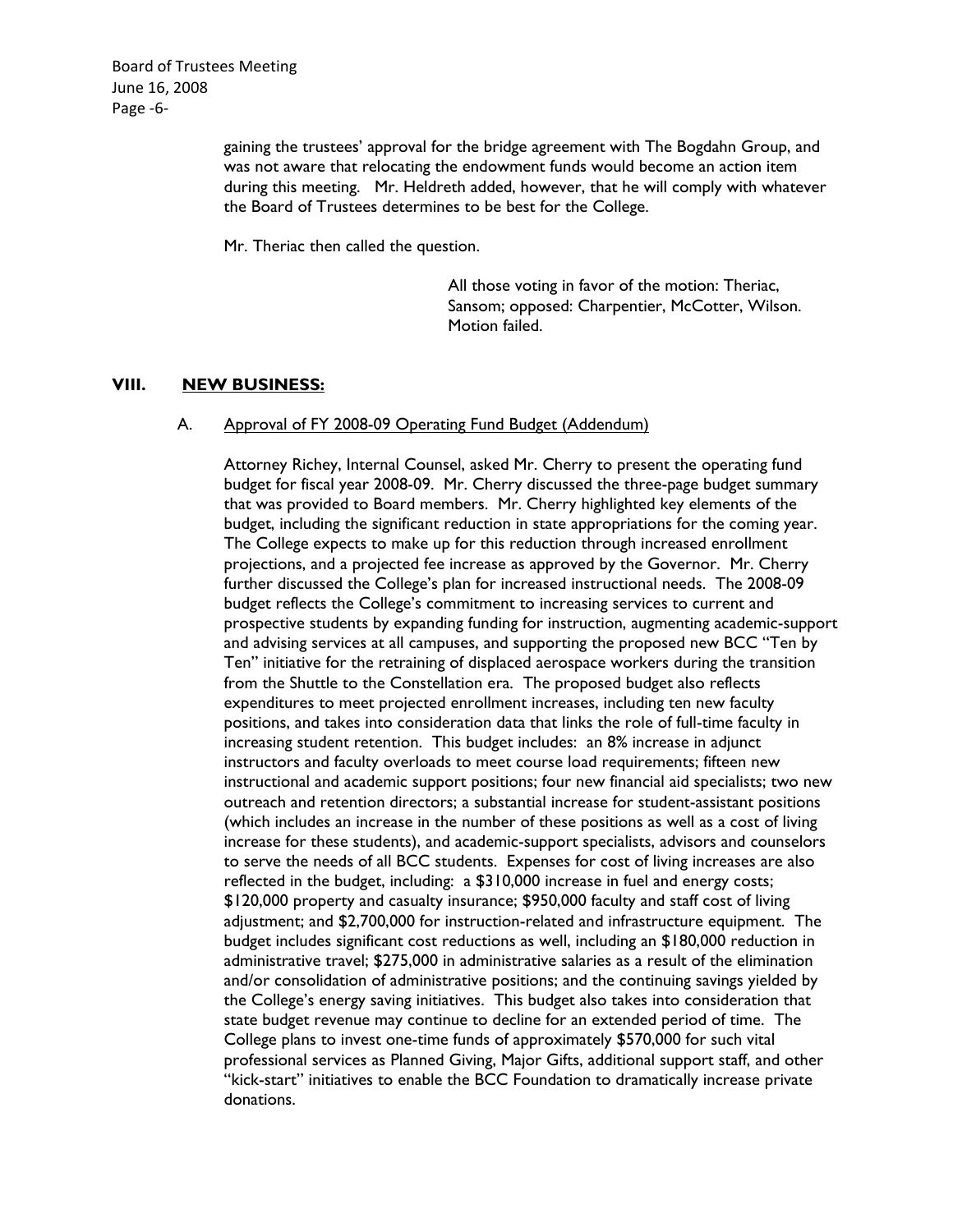Mrs. Sansom made a motion to approve the 2008-09 Operating Budget. Mrs. Wilson seconded the motion. All those voting in favor: Charpentier, McCotter, Sansom, Theriac and Wilson; opposed: none. Motion unanimously approved.

### B. Approval of FY 2008-09 Tuition and Fee Schedule (Addendum)

Mr. Cherry reiterated that a 6% fee increase has been included in the budget, as approved by the Governor.

> Mrs. Sansom made a motion to approve the 2008-09 Tuition and Fee Schedule. Mrs. Wilson seconded the motion. All those voting in favor: Charpentier, McCotter, Sansom, Theriac and Wilson; opposed: none. Motion unanimously approved.

### C. Approval of Ratification of Agreement with UFF/BCC (Addendum)

Ms. Linda Miedema, Provost of the Titusville Campus, Dr. Kathy Cobb, Provost of the Melbourne Campus, Ms. Judi Schatte, UFF-BCC President, and Dr. Laura Dunn of the UFF-BCC presented to the trustees the highlights of the faculty negotiations. On behalf of the College administration, Dr. Cobb reported successful negotiations between UFF and the College. Specific issues addressed in the contract included faculty schedules, maintenance of continuing contracts and professional development initiatives for faculty. Dr. Dunn reported that salary increases for full-time faculty members was also addressed by both sides during the negotiations, and an amicable agreement was reached on the issue. Ms. Schatte reminded everyone that the entire faculty contract will be open for negotiation next year. Mrs. Wilson thanked the members of the negotiating committee, and Dr. Drake as President, for their roles in reaching this important agreement.

> Mrs. Sansom made a motion to approve the Ratification of the Agreement with UFF/BCC. Mrs. Wilson seconded the motion.

Mrs. Sansom stated that she is proud of the College's progress and professionalism with regard to the faculty negotiations. Mr. Nohrr discussed that the faculty will not have the opportunity to vote on the agreement before August, and suggested that the Board consider if they would like to approve the proposed agreement at this time, or wait until after the faculty has voted on it. Following Mr. Theriac's suggestion, all Board members agreed that it would be appropriate to approve the agreement at this time, thereby conveying the good faith and confidence of the Board of Trustees to the faculty of the College.

> All those voting in favor: Charpentier, McCotter, Sansom, Theriac and Wilson; opposed: none. Motion unanimously approved.